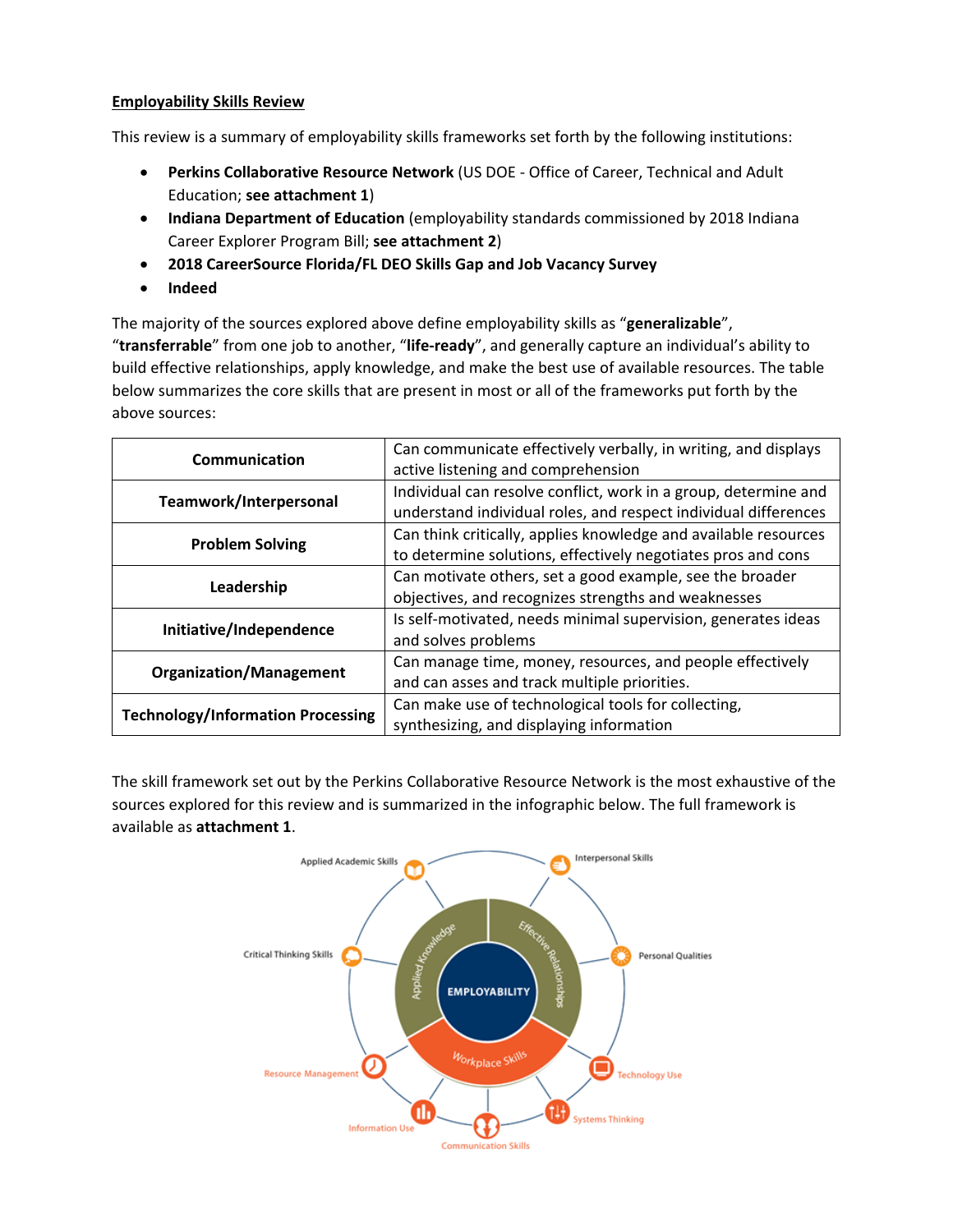### **References:**

**Perkins Collaborative Resource Network:** <https://cte.ed.gov/initiatives/employability-skills-framework>

**Indiana Department of Education:** [https://www.in.gov/dwd/career-training-adult-ed/employability](https://www.in.gov/dwd/career-training-adult-ed/employability-skills/)[skills/](https://www.in.gov/dwd/career-training-adult-ed/employability-skills/)

## **2018 CareerSource Florida/FL DEO Skills Gap and Job Vacancy Survey:**  [http://lmsresources.labormarketinfo.com/skills\\_gap/skills\\_gap\\_report.pdf](http://lmsresources.labormarketinfo.com/skills_gap/skills_gap_report.pdf)

**Indeed:** <https://www.indeed.com/career-advice/finding-a-job/employability-skills>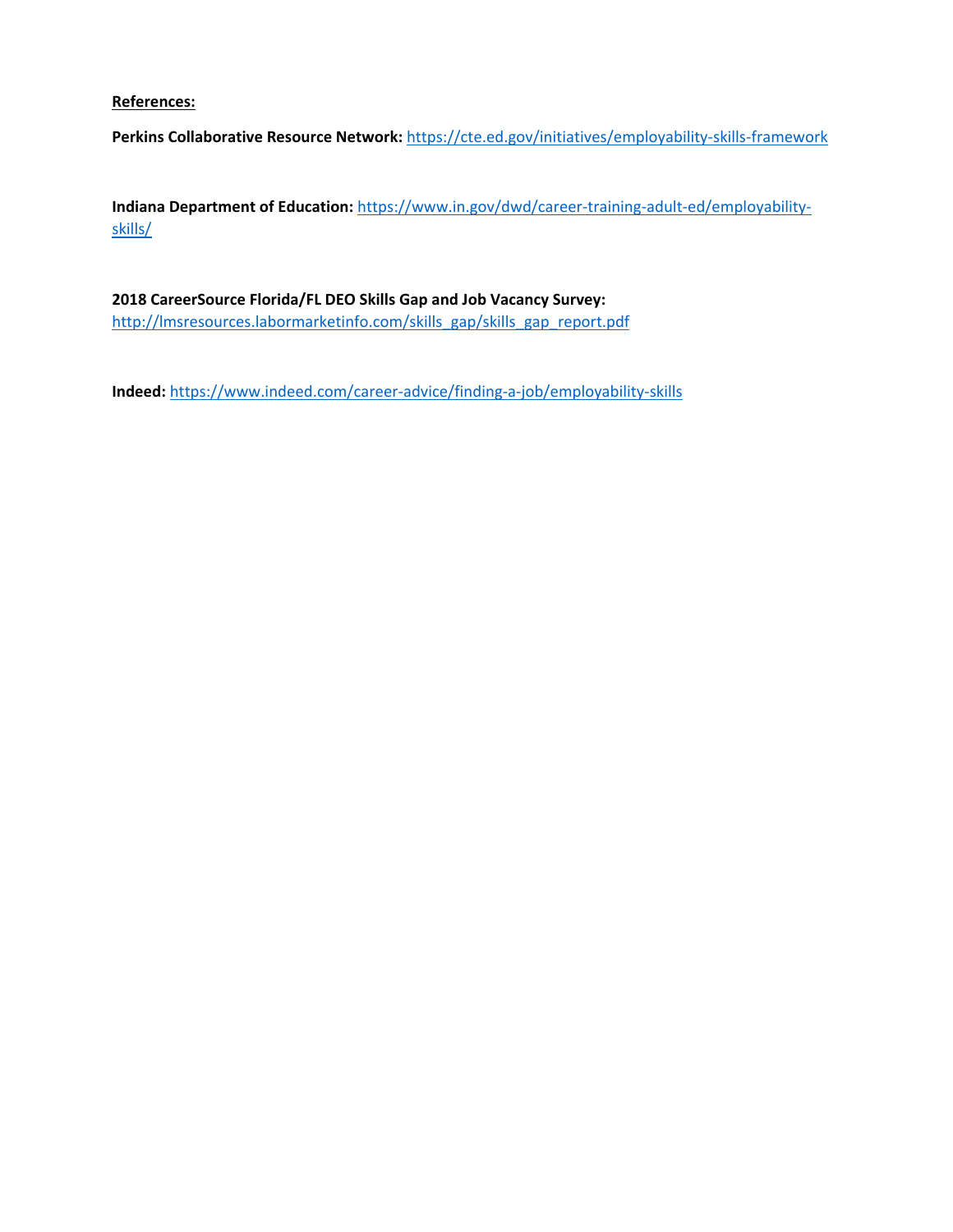## Attachment 1: Perkins Collaborative Resource Network Employability Skills Framework

| Perkins Collaborative Resource Network Employability Skills Framework |                                                                                                   |  |
|-----------------------------------------------------------------------|---------------------------------------------------------------------------------------------------|--|
| <b>Applied Academic Skills</b>                                        | Reading skills                                                                                    |  |
| Applied academic skills are evident                                   | Students apply/demonstrate reading skills by interpreting written                                 |  |
| daily in homework assignments,                                        | instructions/project directions and constructing responses, using print                           |  |
| classwork, and Q&A exchanges                                          | and online materials as resources, completing worksheets, and                                     |  |
| during lessons.                                                       | seeking clarification about what they have read.                                                  |  |
|                                                                       | Writing skills                                                                                    |  |
|                                                                       | Students rely on writing skills to construct lab reports, posters, and                            |  |
|                                                                       | presentation materials, take notes, and compose responses to essay                                |  |
|                                                                       | questions.                                                                                        |  |
|                                                                       | Math strategies/procedures                                                                        |  |
|                                                                       | Students use computational skills appropriately and make logical                                  |  |
|                                                                       | choices when analyzing and differentiating among available                                        |  |
|                                                                       | procedures. Outside of math class, this includes creating/interpreting                            |  |
|                                                                       | tables and graphs and organizing/displaying data.                                                 |  |
|                                                                       | Scientific principles/procedures                                                                  |  |
|                                                                       | Students follow procedures, experiment, infer, hypothesize (even as                               |  |
|                                                                       | simple as "what if we do it this way"), and construct processes to                                |  |
|                                                                       | complete a task (can occur outside of math/science classes).                                      |  |
| <b>Critical Thinking Skills</b>                                       | <b>Thinks creatively</b>                                                                          |  |
| Critical thinking skills are evident in                               | Students create innovative and novel ideas/solutions and display                                  |  |
| homework, group work, project-                                        | divergent thinking. This can be seen in oral presentations and creative                           |  |
| based tasks, and presentations.                                       | writing assignments, open-ended tasks, and project design.                                        |  |
|                                                                       |                                                                                                   |  |
|                                                                       | Thinks critically                                                                                 |  |
|                                                                       | Students display analytical and strategic thinking. This can be seen in debating an issue, conver |  |
|                                                                       | understanding, assessing a problem, and questioning (playing devil's advocate).                   |  |
|                                                                       |                                                                                                   |  |
|                                                                       | <b>Makes sound decisions</b>                                                                      |  |
|                                                                       | Students differentiate between multiple approaches and assess                                     |  |
|                                                                       | options (could be linked to thinking critically).                                                 |  |
|                                                                       | Solves problems                                                                                   |  |
|                                                                       | Students assess problems involving the use of available resources                                 |  |
|                                                                       | (personnel and materials) and review multiple strategies for resolving                            |  |
|                                                                       | problems (could be linked to thinking creatively).                                                |  |
|                                                                       | <b>Reasons</b>                                                                                    |  |
|                                                                       |                                                                                                   |  |
|                                                                       | Students negotiate pros/cons of ideas, approaches, and solutions and                              |  |
|                                                                       | analyze options using "if-then" rationale.                                                        |  |
|                                                                       | Plans/organizes                                                                                   |  |
|                                                                       | Students plan steps, procedures, and/or approaches for addressing                                 |  |
|                                                                       | tasks. This occurs naturally in most assignments, ranging from solving                            |  |
|                                                                       | one problem to completing a long-term project.                                                    |  |
| <b>Interpersonal Skills</b>                                           | Understands teamwork and works with others                                                        |  |
| Interpersonal skills are almost                                       | Students participate in cooperative groups or with a partner,                                     |  |
| always displayed when students                                        | contribute fairly to the task, and show respect to others.                                        |  |
| work in pairs or teams to complete                                    | <b>Responds to customer needs</b>                                                                 |  |
| short-term or long-term tasks.                                        | Students help fellow students understand tasks, find resources, and                               |  |
|                                                                       | fulfill assigned roles (think of fellow students as customers).                                   |  |
|                                                                       | <b>Exercises leadership</b>                                                                       |  |
|                                                                       | Students participate as team leaders or effective team members in                                 |  |
|                                                                       | project assignments and organize work to meet project goals and                                   |  |
|                                                                       | team roles.                                                                                       |  |
|                                                                       | <b>Negotiates to resolve conflict</b>                                                             |  |
|                                                                       | Students keep team members on track, suggest alternatives, and                                    |  |
|                                                                       | discuss options (can be as much about agreement as conflict).                                     |  |
|                                                                       |                                                                                                   |  |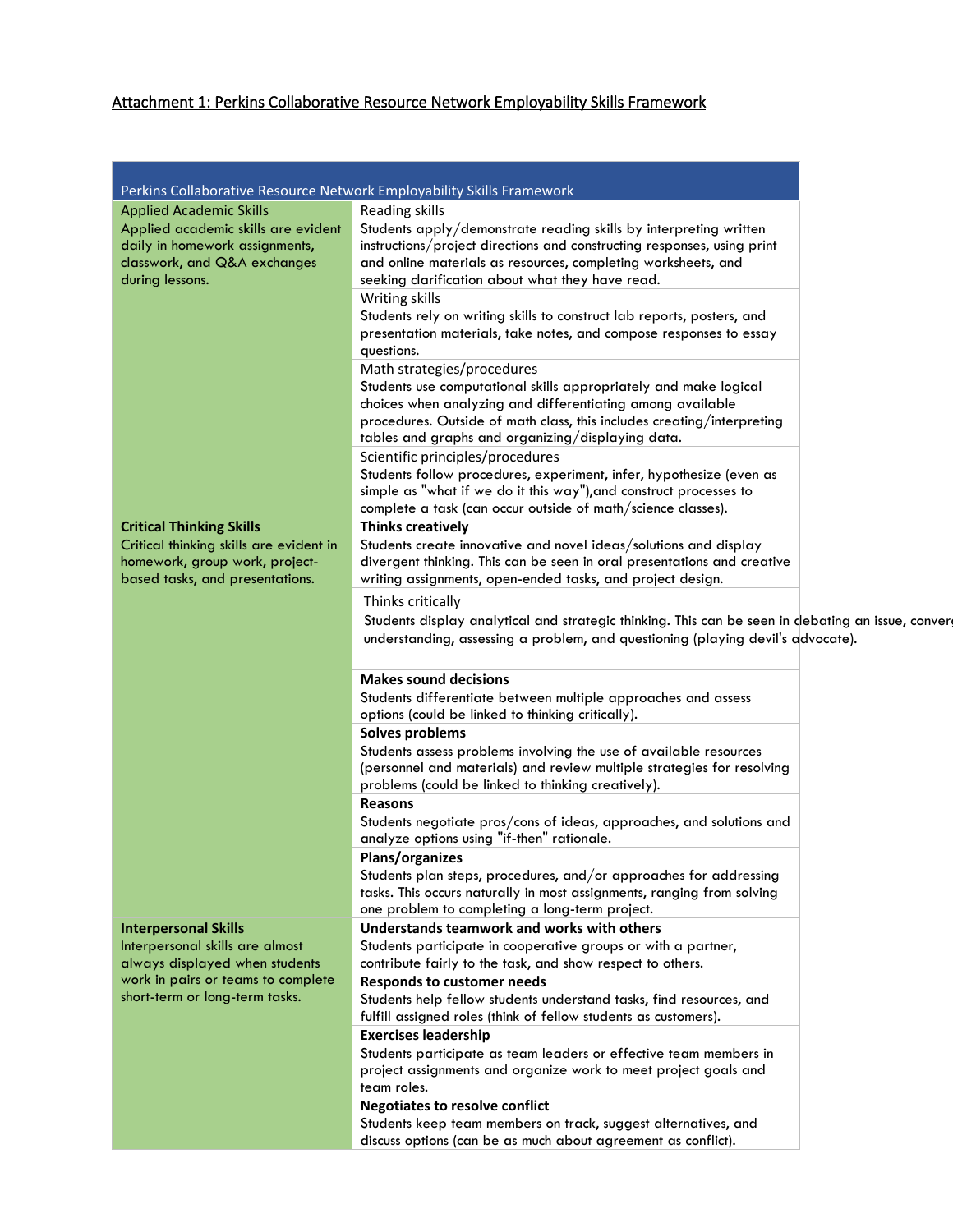|                                                                                                                                                                                                                                                                                         | <b>Respects individual differences</b><br>Students listen to and consider all team members' ideas, respond<br>supportively to ideas given in class or in teams, and work well with all<br>teammates.                                                                              |
|-----------------------------------------------------------------------------------------------------------------------------------------------------------------------------------------------------------------------------------------------------------------------------------------|-----------------------------------------------------------------------------------------------------------------------------------------------------------------------------------------------------------------------------------------------------------------------------------|
| <b>Personal Qualities</b><br>Personal qualities are routinely<br>displayed in students' everyday<br>actions in the classroom - how<br>they participate in lessons,<br>communicate, contribute to the<br>learning environment, treat their<br>fellow students, and govern<br>themselves. | Demonstrates responsibility and self-discipline<br>Students actively participate in class, asking questions, volunteering<br>answers, completing/submitting assignments, and working well in<br>groups.                                                                           |
|                                                                                                                                                                                                                                                                                         | <b>Adapts and shows flexibility</b><br>Students adapt easily to different modes of instruction and different<br>types of assignments.                                                                                                                                             |
|                                                                                                                                                                                                                                                                                         | <b>Works independently</b><br>Students commit to time-on-task during class and begin work without<br>fanfare.                                                                                                                                                                     |
|                                                                                                                                                                                                                                                                                         | Demonstrates a willingness to learn<br>Students are cooperative and noticeably engaged.                                                                                                                                                                                           |
|                                                                                                                                                                                                                                                                                         | <b>Demonstrates integrity</b><br>Students treat work assignments with respect in that work is either<br>original or credited correctly.                                                                                                                                           |
|                                                                                                                                                                                                                                                                                         | Demonstrates professionalism<br>Students treat others and work assignments with respect. All ideas<br>are considered and work is either original or credited correctly.                                                                                                           |
|                                                                                                                                                                                                                                                                                         | <b>Takes initiative</b><br>Students commit to time-on-task during class and begin work without<br>fanfare. This is also evident during teamwork.                                                                                                                                  |
|                                                                                                                                                                                                                                                                                         | Displays a positive attitude and sense of self-worth<br>Students contribute positively to the class.                                                                                                                                                                              |
|                                                                                                                                                                                                                                                                                         | Takes responsibility for professional growth<br>Students are active listeners, seeking clarification and understanding<br>when needed.                                                                                                                                            |
| <b>Resource Management</b><br>Resource management is often a<br>component of project-based<br>learning and collaborative group<br>work but can also apply to how an<br>individual student manages class<br>time.                                                                        | <b>Manages time</b><br>Students demonstrate time management when organizing and<br>planning project activities with a team or when organizing and<br>managing themselves and individual class assignments and<br>homework. Time management is inherent in almost all assignments. |
|                                                                                                                                                                                                                                                                                         | <b>Manages money</b><br>Students manage money in group projects requiring allocation of<br>limited finances and resources (i.e. designing/marketing a toy,<br>flipping a house, or planning a trip).                                                                              |
|                                                                                                                                                                                                                                                                                         | <b>Manages resources</b><br>Students manage resources in projects requiring allocation of limited<br>finances, resources (materials), and personnel.                                                                                                                              |
|                                                                                                                                                                                                                                                                                         | <b>Manages personnel</b><br>Students gain experience managing personnel (i.e. each other) in<br>group projects requiring allocation of limited finances, resources<br>(materials), and role assignments. They also manage their own<br>behavior and participation.                |
| <b>Information Use</b><br>Information use can include<br>retrieving information from any<br>medium (e.g., print, TV, Internet, or<br>in person) and can be as simple as<br>looking up one piece of information<br>to writing a term paper or<br>preparing an oral presentation.         | Locates<br>Students use analytical strategies to determine the best medium for<br>finding necessary information.                                                                                                                                                                  |
|                                                                                                                                                                                                                                                                                         | <b>Organizes</b><br>Students use any graphic organizer-outline, concept map,<br>organization chart, tables, etc. to sort information/data.                                                                                                                                        |
|                                                                                                                                                                                                                                                                                         | <b>Uses</b><br>Students use classification and analytic skills to determine the<br>necessary information (i.e., stay on target) to complete task.                                                                                                                                 |
|                                                                                                                                                                                                                                                                                         | <b>Analyzes</b><br>Students assess information to determine which is relevant (does not<br>have to be a mathematical analysis).                                                                                                                                                   |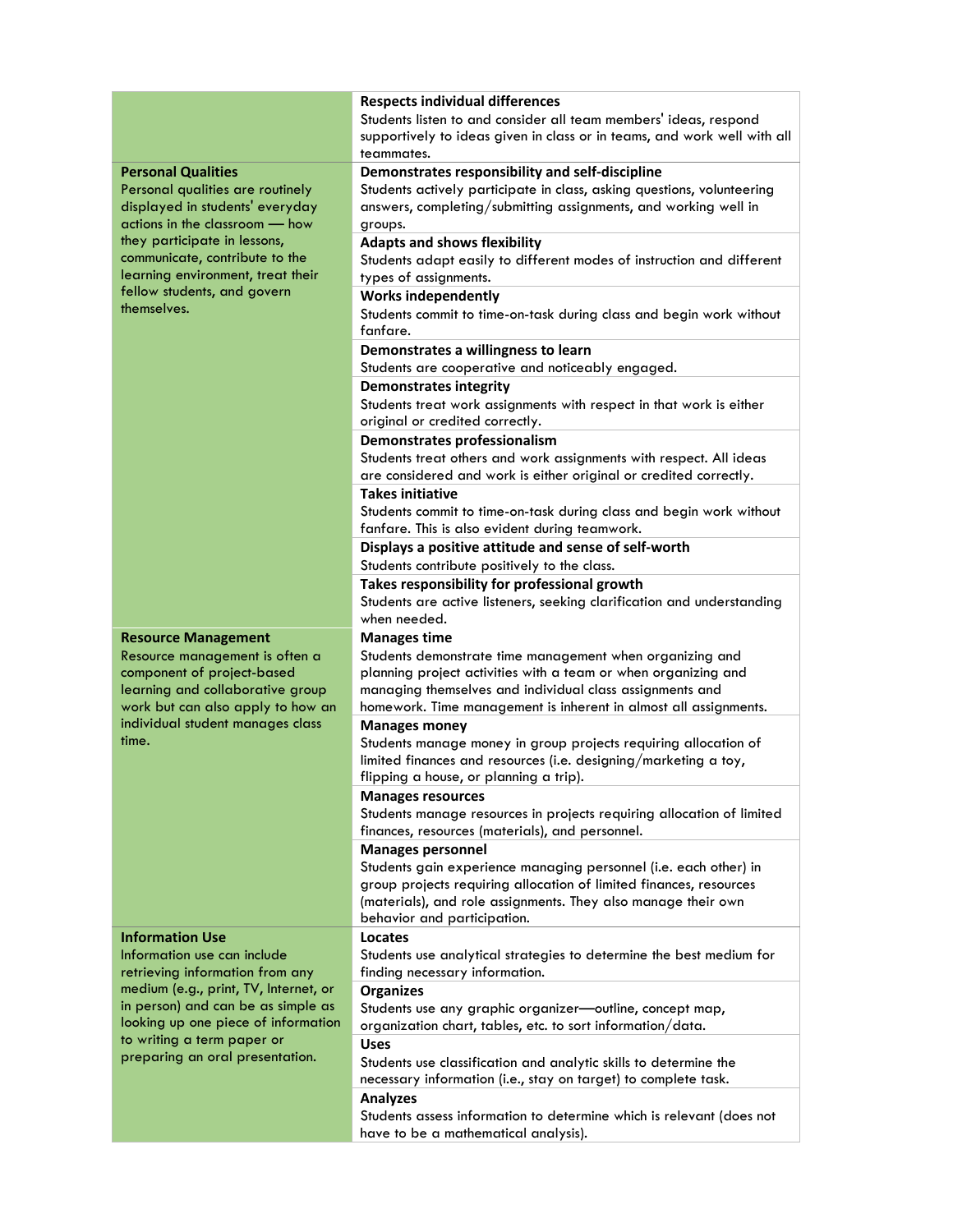|                                      | <b>Communicates</b>                                                      |
|--------------------------------------|--------------------------------------------------------------------------|
|                                      | Students summarize information to compose written or oral                |
|                                      | presentations, posters, reports, slides, etc. This can also be as simple |
|                                      | as a student explaining a problem in front of the class.                 |
| <b>Communication Skills</b>          | <b>Communicates verbally</b>                                             |
| Routinely displayed in students'     | Students provide oral responses. Evidence ranges from impromptu          |
| everyday actions in the classroom    | short answers during a lesson to completing a formal oral                |
| - how they participate in lessons,   | presentation.                                                            |
| contribute to the learning           | <b>Listens actively</b>                                                  |
| environment, treat their fellow      | Students are noticeably engaged through notetaking, questioning,         |
| students, and govern themselves.     | and responding.                                                          |
|                                      | <b>Comprehends written material</b>                                      |
|                                      | Students use/demonstrate reading skills by following written             |
|                                      | instructions/project directions, reviewing print and digital resources,  |
|                                      | completing worksheets, and asking questions about what they have         |
|                                      | read.                                                                    |
|                                      | <b>Conveys information in writing</b>                                    |
|                                      | Students rely on writing skills to organize lab reports, posters,        |
|                                      | presentation materials and to take notes and reply to essay              |
|                                      | questions.                                                               |
|                                      | <b>Observes carefully</b>                                                |
|                                      | Students interpret verbal and nonverbal communication efforts of         |
|                                      | others.                                                                  |
| <b>Systems Thinking</b>              | <b>Understands and uses systems</b>                                      |
| A team working in sync to            | Students understand their roles and assignments when collaborating       |
| accomplish an assignment can be      | as a team (system) and contribute to the organizational structure and    |
| thought of as a system.              | function of the team.                                                    |
|                                      | <b>Monitors systems</b>                                                  |
|                                      | Students devise methods to assess team (system) progress.                |
|                                      | <b>Improves systems</b>                                                  |
|                                      | Students negotiate mid-course corrections, adaptations to team           |
|                                      | (system) tasks if necessary.                                             |
| <b>Technology Use</b>                | <b>Understands and uses technology</b>                                   |
| In the classroom and workplace,      | Students often rely on various digital technologies for calculating,     |
| technology skills typically refer to | collecting and displaying data, conducting research, creating            |
| the use of digital electronics.      | presentations, and writing reports.                                      |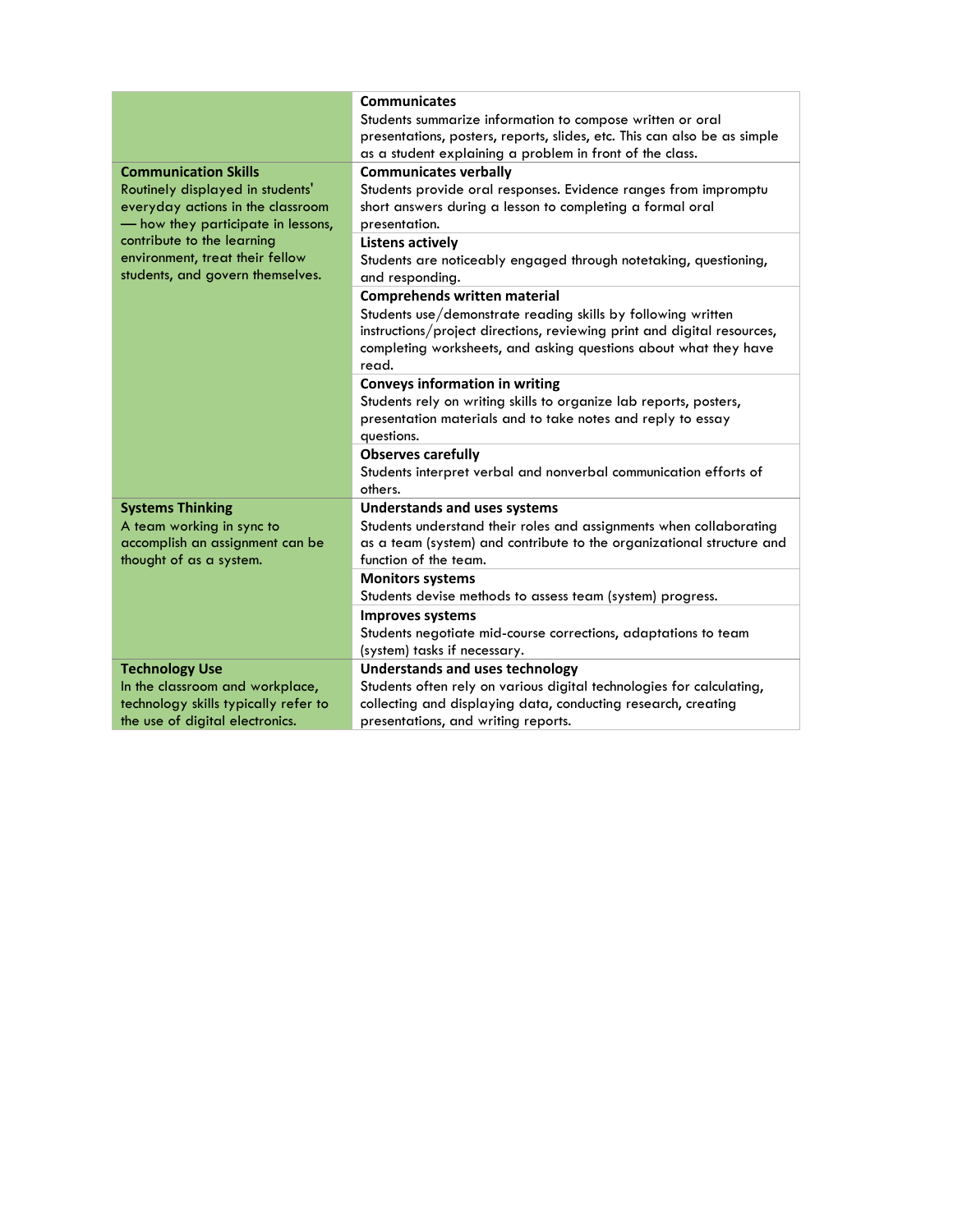# Do you Have The Skills Indiana's **Employers Are Searching For?**

INDIANA EMPLOYERS WANT HIGHLY-SKILLED EMPLOYEES. DEVELOPING THESE 18 Employability Skills CAN HELP YOU LAND YOUR DREAM JOB!



and Aparenticeshi

**WORKFORCE** 

www.employabilityskills.in.gov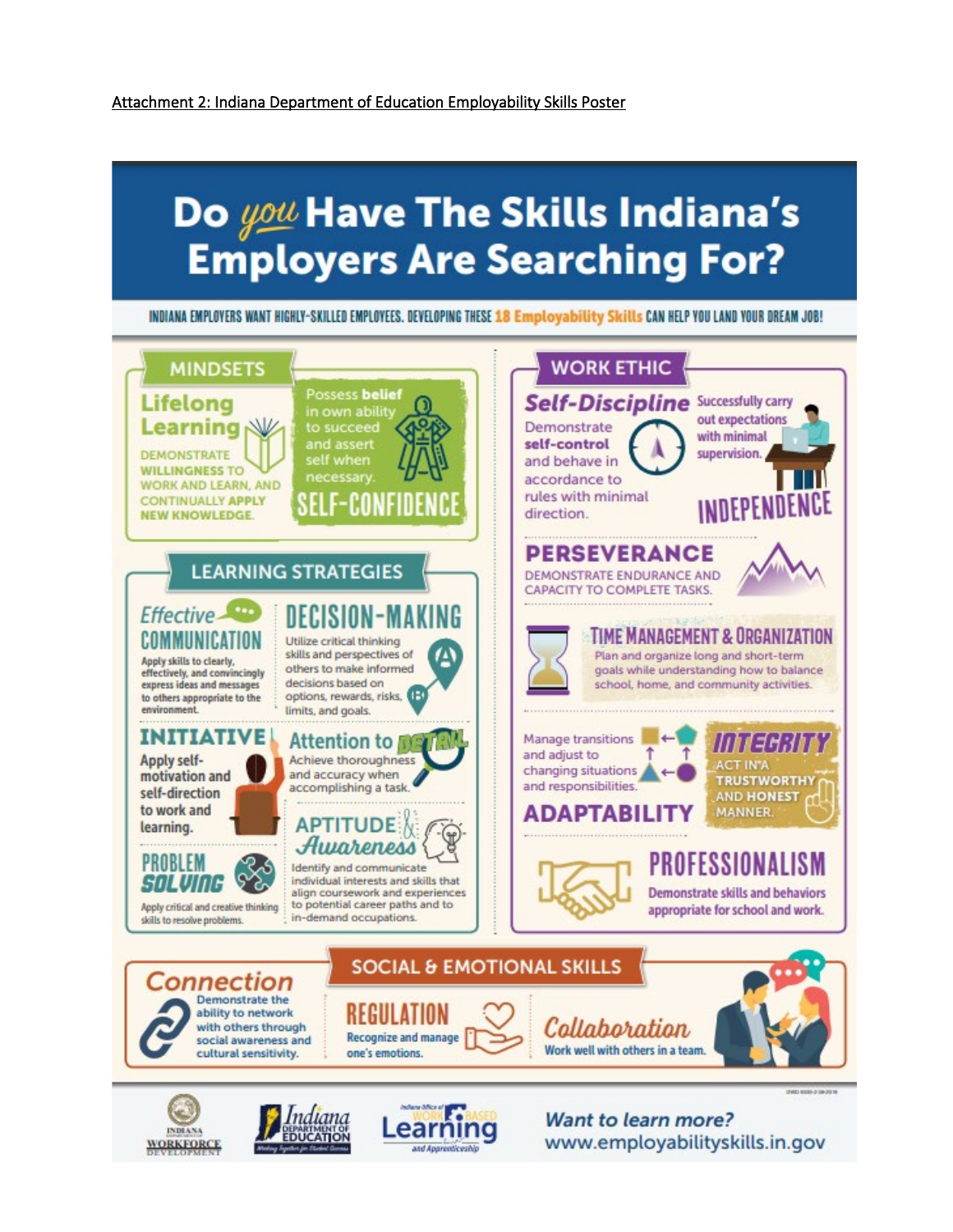| <b>APPLIED KNOWLEDGE</b>                                                                                                                                                       |                                               |  |
|--------------------------------------------------------------------------------------------------------------------------------------------------------------------------------|-----------------------------------------------|--|
| <b>Applied Academic Skills</b><br>Applied academic skills<br>are evident daily in<br>homework assignments,<br>classwork, and Q&A<br>exchanges during lessons.                  | <b>Reading skills</b>                         |  |
|                                                                                                                                                                                | <b>Writing skills</b>                         |  |
|                                                                                                                                                                                | Logic<br><b>Math strategies/procedures</b>    |  |
|                                                                                                                                                                                |                                               |  |
|                                                                                                                                                                                | <b>Scientific principles/procedures</b>       |  |
| <b>Critical Thinking Skills</b><br>Critical thinking skills are<br>evident in homework,<br>group work, project-based<br>tasks, and presentations.                              | <b>Thinks creatively</b>                      |  |
|                                                                                                                                                                                | <b>Thinks critically</b>                      |  |
|                                                                                                                                                                                | <b>Makes sound decisions</b>                  |  |
|                                                                                                                                                                                | <b>Research</b>                               |  |
|                                                                                                                                                                                | <b>Solves problems</b>                        |  |
|                                                                                                                                                                                | <b>Reasons</b>                                |  |
|                                                                                                                                                                                | <b>Plans/organizes</b>                        |  |
| <b>EFFECTIVE RELATIONSHIPS</b>                                                                                                                                                 |                                               |  |
| <b>Interpersonal Skills</b><br>Interpersonal skills are<br>almost always displayed<br>when students work in<br>pairs or teams to complete<br>short-term or long-term<br>tasks. | Understands teamwork and works with<br>others |  |
|                                                                                                                                                                                | <b>Responds to customer needs</b>             |  |
|                                                                                                                                                                                | <b>Exercises leadership</b>                   |  |
|                                                                                                                                                                                | <b>Negotiates to resolve conflict</b>         |  |
|                                                                                                                                                                                | <b>Respects individual differences</b>        |  |
| <b>Personal Qualities</b>                                                                                                                                                      | Demonstrates responsibility and self-         |  |
| Personal qualities are                                                                                                                                                         | discipline                                    |  |
| routinely displayed in<br>students' everyday actions                                                                                                                           | <b>Adapts and shows flexibility</b>           |  |
| in the classroom – how                                                                                                                                                         | Learning/Coachability                         |  |
| they participate in lessons,                                                                                                                                                   | <b>Attention to Detail</b>                    |  |
| communicate, contribute                                                                                                                                                        | <b>Works independently</b>                    |  |
| to the learning                                                                                                                                                                |                                               |  |
| environment, treat their                                                                                                                                                       | Ability to regulate emotions                  |  |
| fellow students, and<br>govern themselves.                                                                                                                                     | Demonstrates a willingness to learn           |  |
|                                                                                                                                                                                | <b>Demonstrates integrity</b>                 |  |